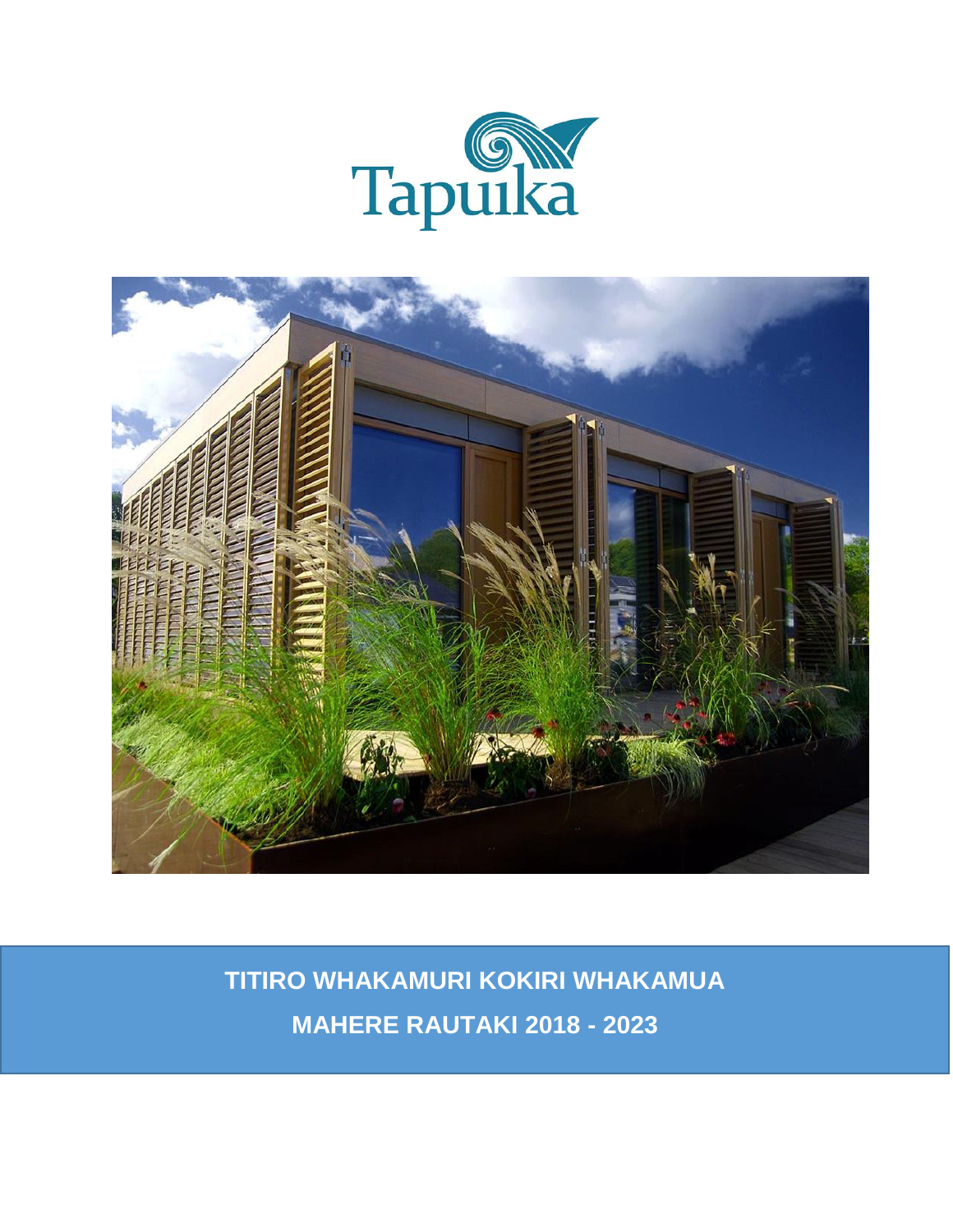# **RĀRANGI TAKE / CONTENTS**

- 3 | Kupu Arataki / Introduction
- 3 | Ko Tapuika tenei / This is Tapuika
- 3 | Ngā Turanga Waihanga o Tapuika / Tapuika Foundations
- 4 | Ngā Whainga Rautaki / Strategic Directions
- 4 | Ngā Whakaarotau / Key Priorities
- 5 | Ngā Whainga Matua me ngā Whainga iti Rautaki / Strategic Goals & **Objectives**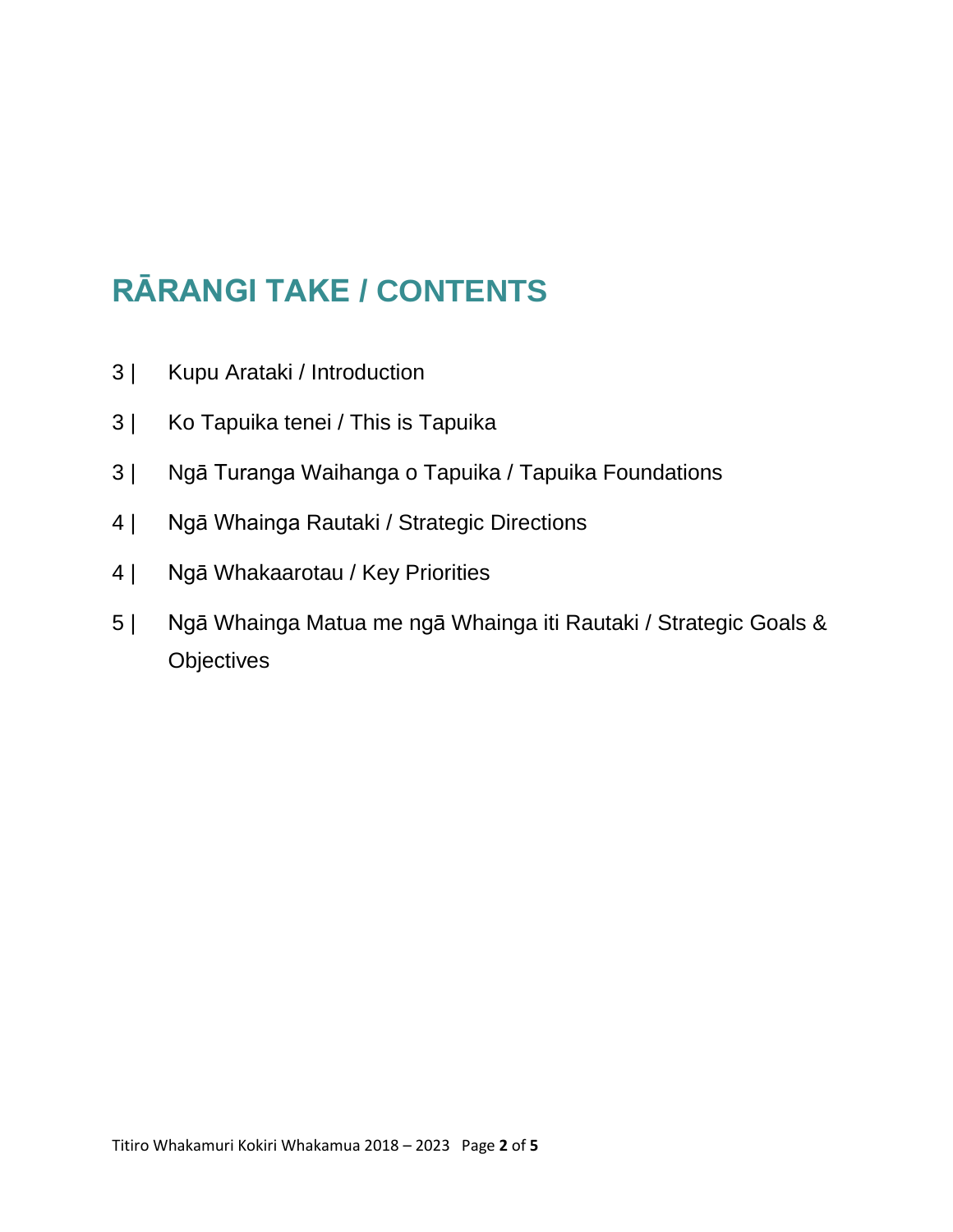#### **KUPU ARATAKI**

*Titiro Whakamuri Kokiri Whakamua*, is the strategic plan of the Tapuika Iwi Authority for the period 2018 to 2023. It sets out the vision framework and strategic focus for the Iwi Authority over the next five years. *Titiro Whakamuri Kokiri Whakamua* has emerged from a review of the *Kia Paneke Tukutahi* 2013 – 2018 the initial strategic plan undertaken by trustees in the preceding years. Given that the political landscape has changed significantly it was important the Trustees undertook a review of the Strategic Plan to ensure that the Board's contribution to the vision remained relevant.

#### **KO TAPUIKA TENEI<sup>1</sup>**

- 2,022 people identified as Tapuika
- 47.5% live in urban areas with population of over 30,000 people
- 37.5% of Tapuika aged <15 years
- 5.3% of Tapuika aged >65 years and over
- 38.7% of Tapuika said they could hold a conversation in te reo
- 69.2% of Tapuika hold a formal qualification compared with 68.7% of the total population Maori
- 14.9% of Tapuika hold a Bachelors Degree or higher
- Over half (50.5%) of Tapuika earning \$20,000 per annum
- The unemployment rate for Tapuika was 20.1%
- 28.1% of people owned or partly owned their own home
- 52% were living in rented accomodation

## **NGĀ TŪRANGA WAIHANGA O TAPUIKA**

The following diagram identified the key building blocks or foundations identified in the Strategic Plan as necessary to bring about transformational change to reverse the factors preventing achievement of the Tapuika vision of *Mo Nga Uri o Tapuika hei Puawai.* 

 $\overline{\phantom{a}}$ 

 $12013$  Census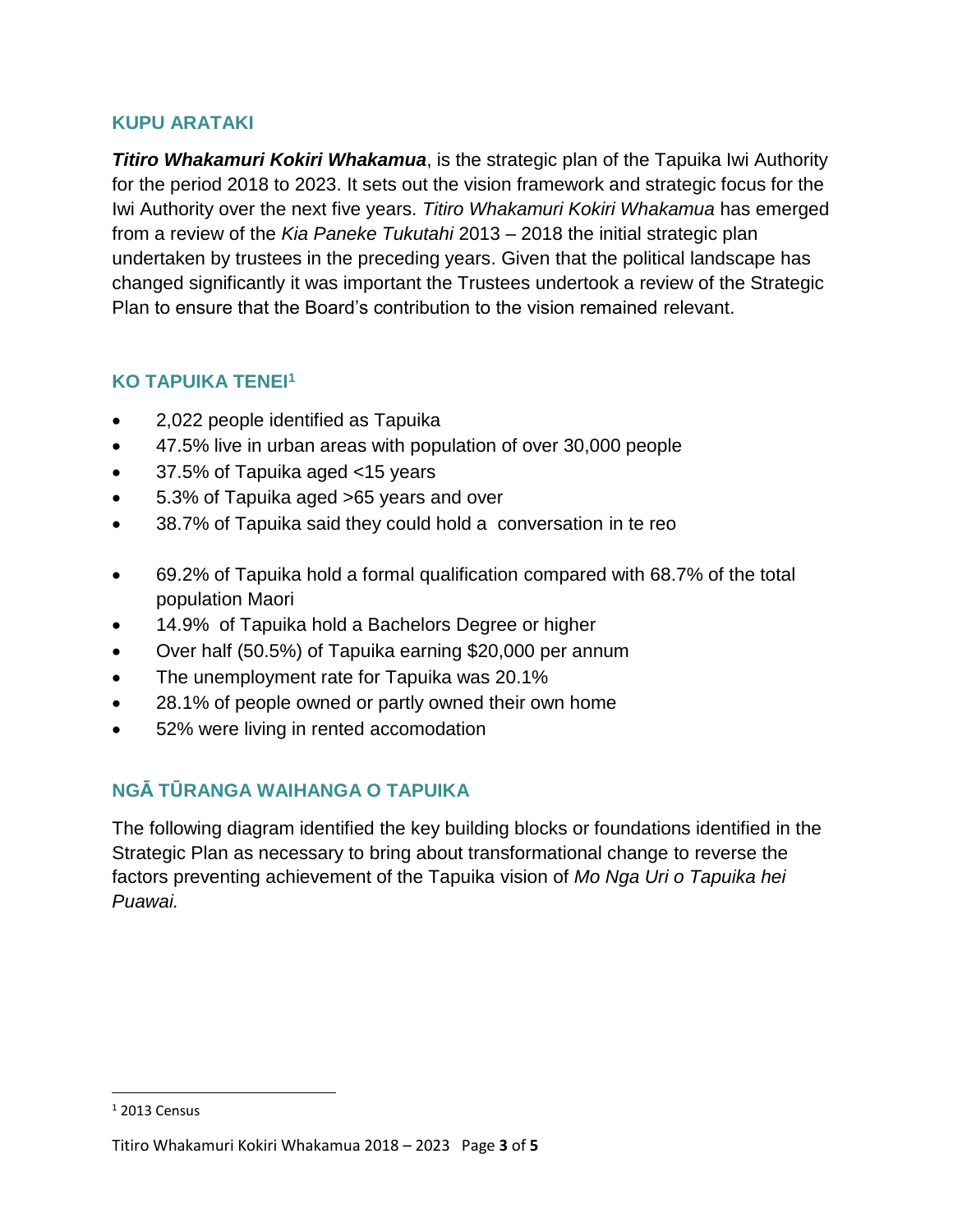

**Diagram 1: Tapuika Strategic Building Blocks** 

### **NGĀ WHAINGA RAUTAKI**

*Vision: Mo Nga Uri hei Puawai*

Mission: To build a healthy, vibrant and propserous Iwi

## **NGĀ WHAKAAROTAU**

Key priorities identified for action over the next 5 years:

- **Business growth**
- **Economic development**
- Housing
- **Environment**
- **Crown Agency development**